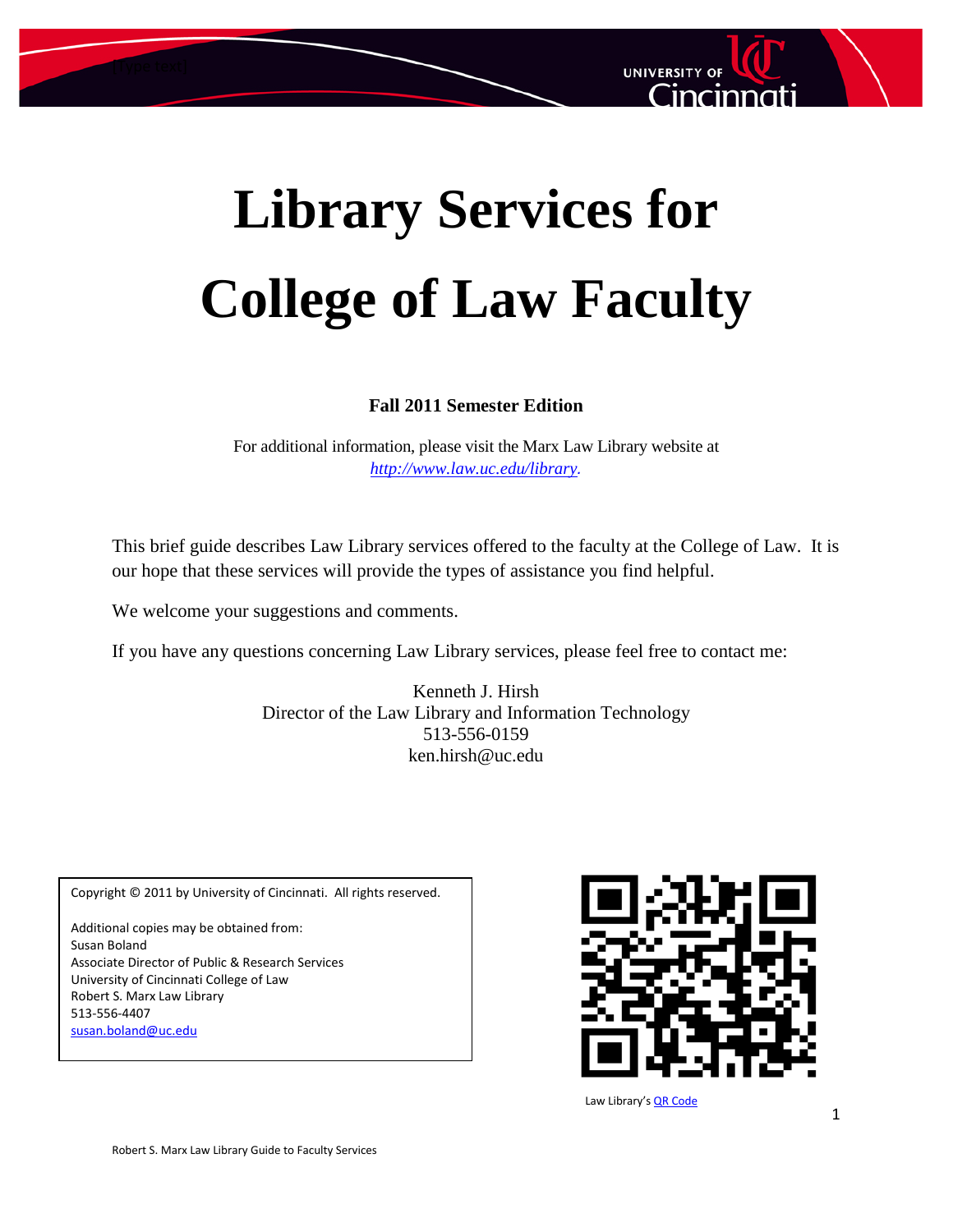



# **Table of Contents**

This Table of Contents is hyperlinked. Hover your mouse over the text and click to jump to a topic.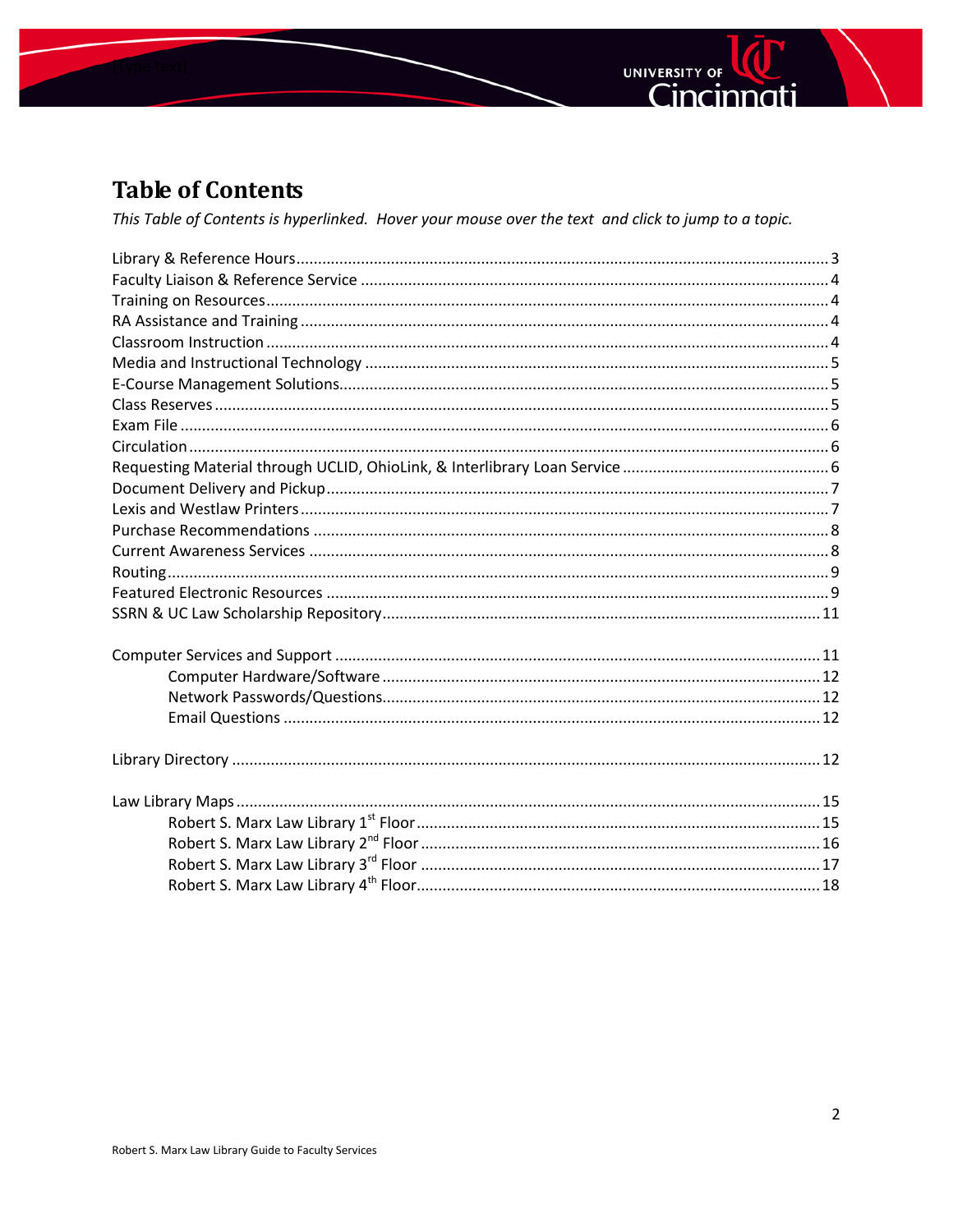



| <b>Robert S. Marx Law Library Quick Reference Numbers &amp; Links</b> |                                                 |  |
|-----------------------------------------------------------------------|-------------------------------------------------|--|
| Circulation Desk: 556-3016                                            | Reference Desk: 556-8078                        |  |
| Library Hours: 513-556-0163                                           | <b>Computer Technical Support: 556-4419</b>     |  |
| Media / AV Assistance: 556-0161                                       | Server / Network / Password Questions: 556-0430 |  |
| <b>Book Purchase Requests: 556-0156</b>                               | Lexis / Westlaw Passwords: 556-0158             |  |
| Interlibrary Loan: 556-1332                                           | Library Website: http://www.law.uc.edu/library/ |  |
| <b>Library on Facebook:</b>                                           | <b>Follow the Library on Twitter:</b>           |  |
| http://www.facebook.com/UCLawLibrary                                  | http://twitter.com/#!/UCLawLib                  |  |
| <b>Check into the Library via FourSquare:</b>                         | <b>Download the Law Library Toolbar:</b>        |  |
| https://foursquare.com/venue/2071680                                  | http://uclawlibrary.ourtoolbar.com/             |  |

# <span id="page-2-0"></span>**Library & Reference Hours**

The Law Library extends 24-hour key-card access to all students and faculty at the College of Law. Your UC photo I.D. authorizes you to remain in the Library after closing, or enter the Library when it is closed. To enter the Library when it is closed, swipe your I.D. card through the key-card reader mounted outside the library entrance located across from Classroom 302. Exit after hours through that same door.

When classes are in session, the circulation desk is staffed:

- Monday Friday 8am 10pm
- Saturday 9am 10pm
- Sunday  $10am 10pm$ .

When classes are in session, the reference desk is staffed:

- Monday Thursday 8:00 am to 8:00 pm
- Friday 8:00 am to 5:00 pm
- Sunday 2:00 to 6:00 pm.

Hours vary over the summer and holidays. Please see <http://www.law.uc.edu/library/home/library-hours> for more information.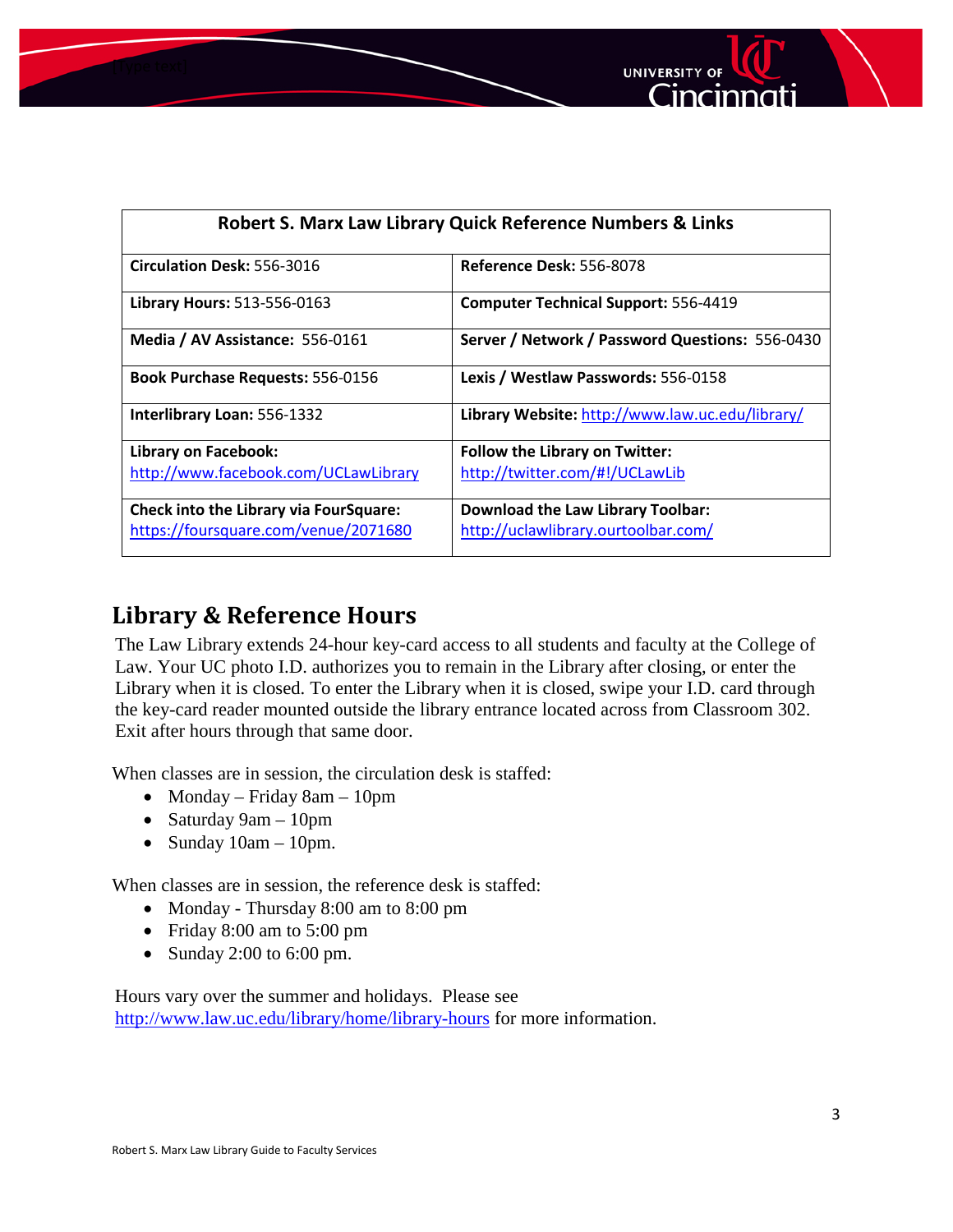

# <span id="page-3-0"></span>**Faculty Liaison & Reference Service**

To support faculty teaching and scholarship, each faculty member has a library liaison. Your liaison will help facilitate your use of the many resources the Law Library has to offer. A wide variety of research services are provided including, but not limited to: training faculty and RAs on electronic resources, locating materials, compiling bibliographies, developing Lexis and Westlaw searches, purchasing and acquiring requested books, assisting with research projects, and helping faculty keep current in their research areas. Faculty members receive the highest priority by the reference librarians. Research results can be delivered directly to your office via your preferred method.

Liaison assignments are made at the beginning of each academic year. Your library liaison will contact you to answer any questions you may have about the program and discuss your needs for library services. If your liaison cannot provide the information you request directly, he or she will refer your request to the appropriate library department, and follow up on the request through its completion. Due to the expanded reference hours that the library is now offering, your library liaison may not be available some mornings and afternoons. If you have questions about the liaison program or your faculty library liaison is not available, please do not hesitate to contact Susan Boland at [susan.boland@uc.edu](mailto:susan.boland@uc.edu) (513) 556-4407.

# <span id="page-3-1"></span>**Training on Resources**

Your liaison is available to provide personalized instruction on the use of databases and other resources for our faculty. We can also arrange for a representative from Lexis-Nexis, Westlaw, or other database vendors to meet with you. Feel free to request introductory, refresher, or more specialized training tailored to your immediate needs. This training can be arranged in your office at your convenience. Just contact your faculty library liaison.

The UC Library also offers classes and workshops to all UC employees and students. These classes and workshops cover library resources and software applications. You can view a class calendar at [http://webcentral.uc.edu/hslclass/.](http://webcentral.uc.edu/hslclass/)

# <span id="page-3-2"></span>**RA Assistance and Training**

The reference librarians can provide custom database training and research advice to faculty research assistants. Consulting with a reference librarian saves the RA's time and ensures that faculty members receive quality research results. To take advantage of this service, please have your RA contact your faculty library liaison to arrange a consultation. We have also developed an RA Guide that can be distributed to your research assistant.

# <span id="page-3-3"></span>**Classroom Instruction**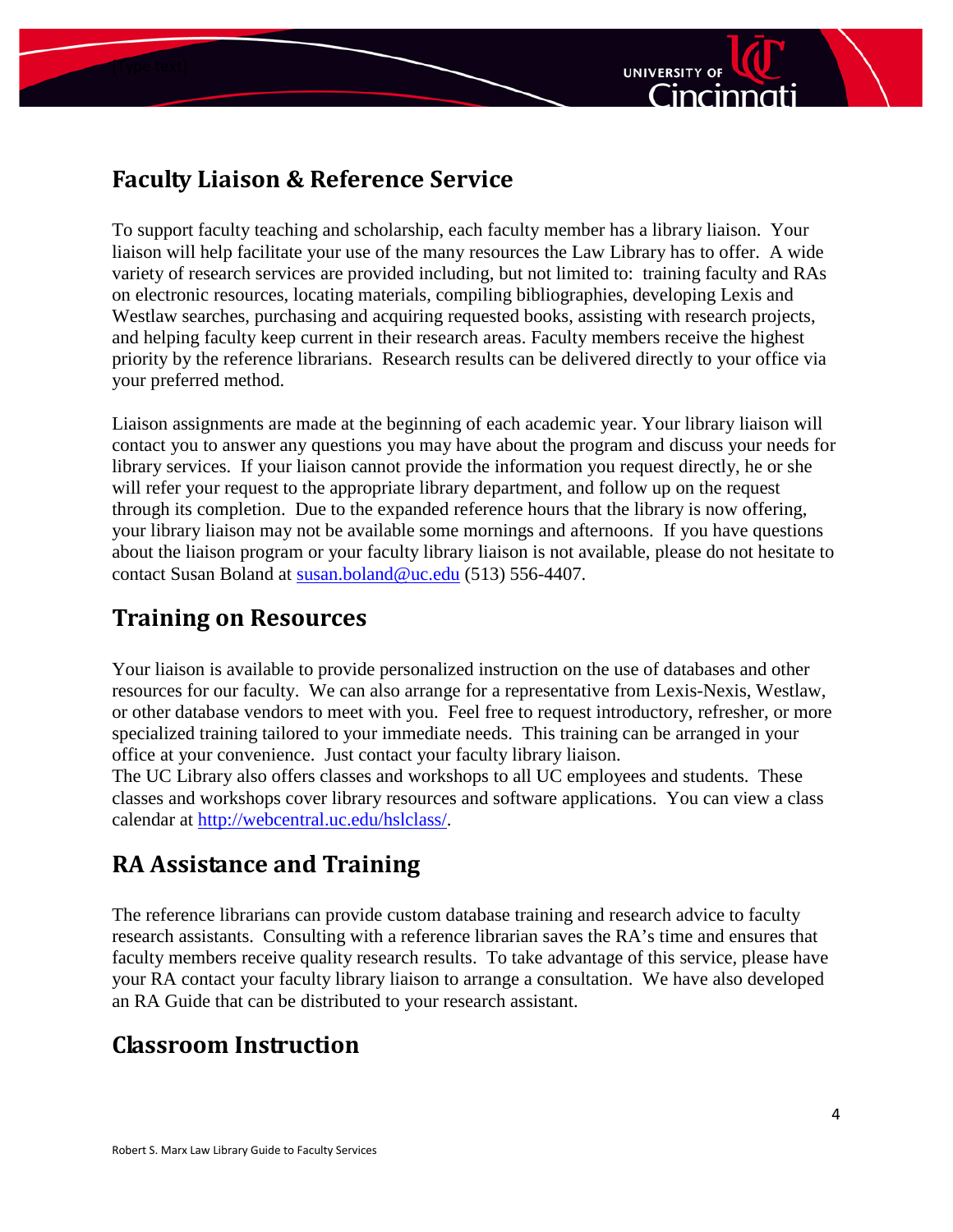



**UNIVERSITY OF** 

Cincinnat

# <span id="page-4-0"></span>**Media and Instructional Technology**

The Law Library offers support for multimedia activities in the classroom. Media services include:

- Setting up microphones, TV/VCR/DVD equipment, etc. for classroom presentations;
- Assisting the videotaping of class lectures or broadcasts; and
- Assistance with using equipment in specialized multimedia classrooms (203, 204, Classrooms 100A and B, 104, 114, 118, 302).

To schedule multimedia services, please contact Michael Mims in Media Services by emailing [law\\_av\\_supt@ucmail.uc.edu,](mailto:law_av_supt@ucmail.uc.edu) or call 556-0161.

Faculty also have access to the services of the University's Faculty Technology Resources Center. FTRC was established by the University to provide faculty assistance with using technology to enhance the classroom experience. The Center's staff will aid faculty and their student assistants by providing equipment and training in the use of classroom technologies on a project-by-project basis. For more information regarding their services, visit their website at [http://www.uc.edu/ucit/learningtools/ftrc.html,](http://www.uc.edu/ucit/learningtools/ftrc.html) call 556-1602, or e-mail [ftrc@uc.edu](mailto:FTRC@UC.Edu).

## <span id="page-4-1"></span>**E-Course Management Solutions**

If you wish to use an e-Course management product to support or supplement course-related materials, we can facilitate your access to The West Education Network (TWEN) and LEXIS-NEXIS Web Course products. For assistance with these, please contact Ron Jones, Electronic Resources & Instructional Services Librarian. Ron may be reached at 556-0158 or [ronald.jones@law.uc.edu.](mailto:ronald.jones@law.uc.edu)

The University uses Blackboard as its interactive course management system. The Faculty Technology Resources Center staff can assist you in setting up a Blackboard course. [http://www.uc.edu/ucit/learningtools/ftrc.html,](http://www.uc.edu/ucit/learningtools/ftrc.html) call 556-1602, or e-mail [ftrc@uc.edu.](mailto:FTRC@UC.Edu)

## <span id="page-4-2"></span>**Class Reserves**

Material for courses can be placed on reserve by contacting Vicki Fleischer, Head of Access Services, [Victoria.fleischer@uc.edu](mailto:Victoria.fleischer@uc.edu) at (513) 556-1332. Examples of materials that can be placed on reserve are:

- Photocopied course materials;
- Personal copies of materials;
- Library materials, including books, videotapes or microforms; and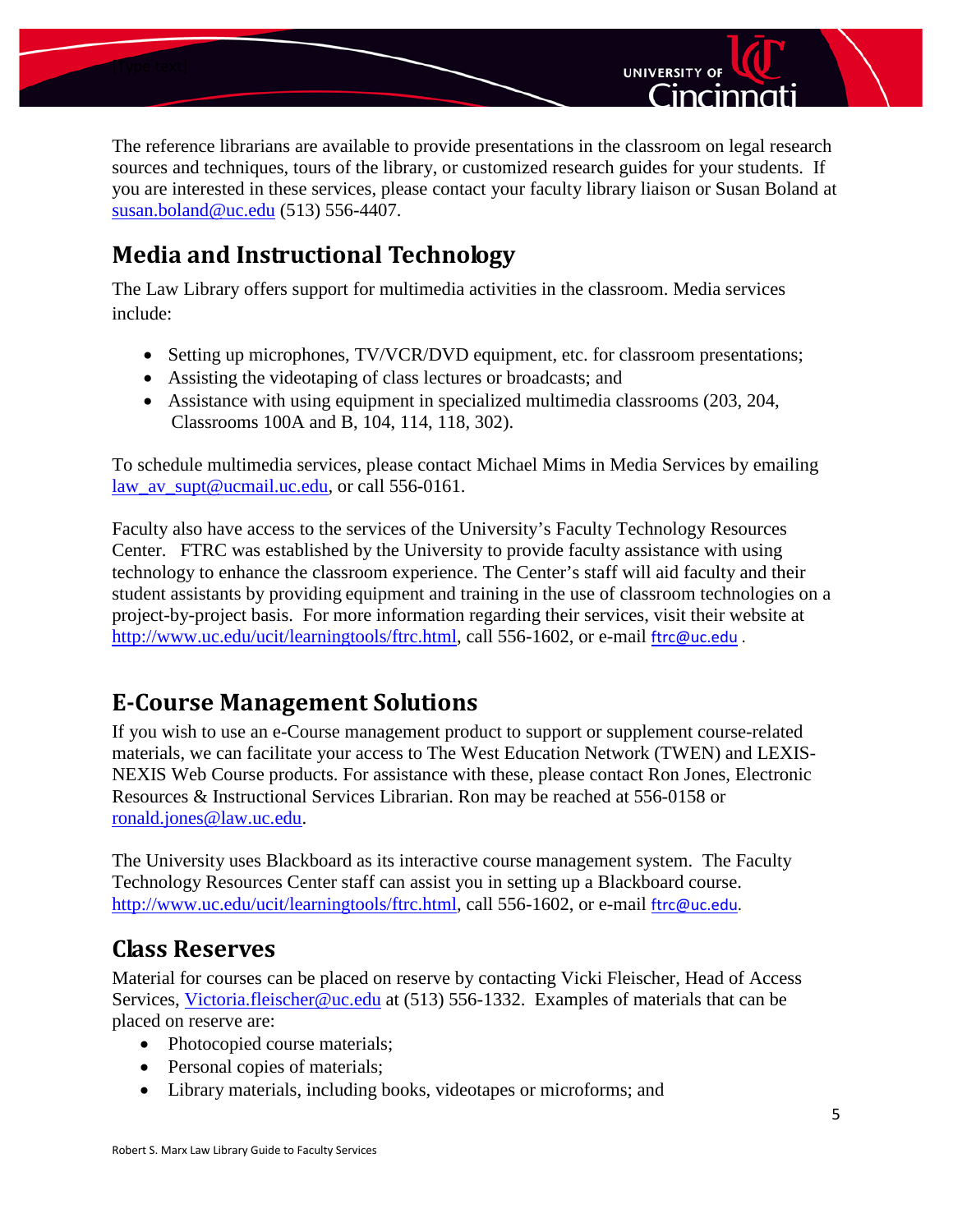

To expedite this process, provide the item you wish to be placed on reserve as well as the name of the course or seminar for which it is to be placed on reserve, and any restrictions on use. Copyright assistance information can be found at [http://www.libraries.uc.edu/copyright.](http://www.libraries.uc.edu/copyright) If it is an item from the Law Library's collection, please give your liaison or Vicki a citation for the item as well as the name of the course or seminar, and any restrictions on use.

**UNIVERSITY OF** 

Cincinnat

## <span id="page-5-0"></span>**Exam File**

The Law Library maintains a file of past exams for student use. Students frequently ask for old exams to help them study. Faculty members decide whether or not to make those exams available to the Library. To make exams available, please contact your liaison or Vicki Fleischer, Head of Access Services, at (513) 556-1332 or by email at [victoria.fleischer@uc.edu.](mailto:victoria.fleischer@uc.edu)

## <span id="page-5-1"></span>**Circulation**

All Law Library materials may circulate to faculty members. The Law Library loan period is normally from the date material is checked out until the end of the semester. The Law Library will renew materials checked out to you if you wish.

Loan periods for interlibrary loans, and items obtained from other UC libraries or OhioLINK are established by the lending libraries. OhioLINK items are generally due within 21 days and may be renewed four times. Please contact Vicki Fleischer, Head of Access Services, if you have any questions concerning library circulation services. Vicki may be reached at (513) 556-1332 or by email at [victoria.fleischer@uc.edu.](mailto:victoria.fleischer@uc.edu)

If you would like to authorize your Research Assistant to check out materials on your behalf, please fill out and submit the [Faculty Authorized Borrower form](http://www.law.uc.edu/sites/default/files/faculty%20authorized%20borrower.pdf) available on the Law Library's web page at [http://www.law.uc.edu/sites/default/files/faculty%20authorized%20borrower.pdf.](http://www.law.uc.edu/sites/default/files/faculty%20authorized%20borrower.pdf)

You can check your library record at anytime at [http://uclid.uc.edu/patroninfo/.](http://uclid.uc.edu/patroninfo/) You will need to authenticate using the credentials (username and password) that you use for Central Login Services (for help with Central Login Services, see [https://www.uc.edu/UCAuthenticate/Help.aspx\)](https://www.uc.edu/UCAuthenticate/Help.aspx).

# <span id="page-5-2"></span>**Requesting Material through UCLID, OhioLink, & Interlibrary Loan Service**

Faculty may request the delivery of items from other UC libraries directly through [UCLID's](http://proxy.libraries.uc.edu/login?url=http://uclid.uc.edu) Request option. When you find a title owned by another UC library that you would like to check out, click on the *Request* button located near the top of the screen. You will need to authenticate using the authentication credentials (username and password) that you use for Central Login Services. Select *Law Library* as your pick-up library and click on the *Submit* button. Please feel free to ask your library liaison to request delivery of items from other UC libraries if you would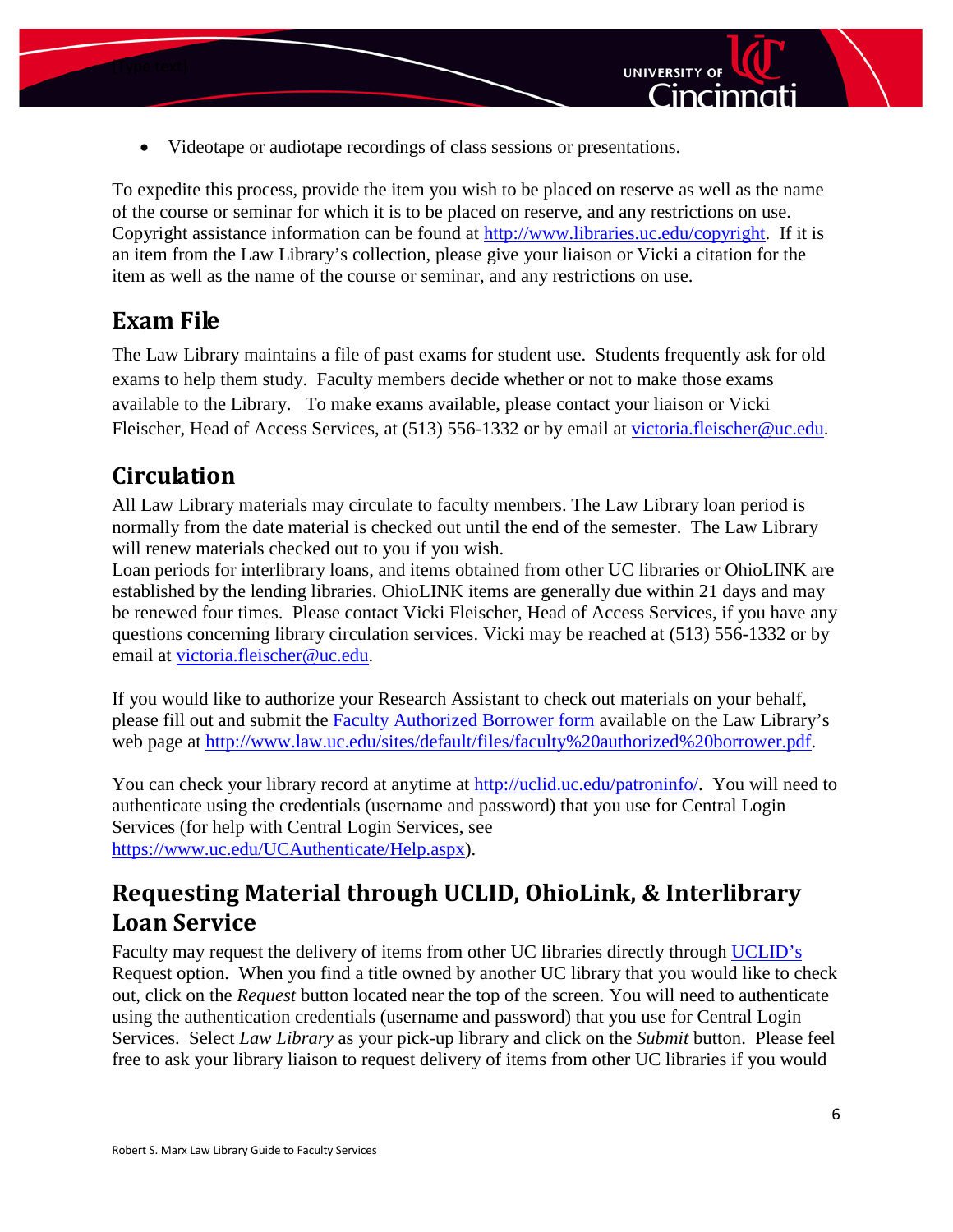



UNIVERSITY OF

Cincinnati

You may also request material from OhioLINK. From [UCLID,](http://proxy.libraries.uc.edu/login?url=http://uclid.uc.edu) click the Search OhioLINK button or search [OhioLINK, http://olc1.ohiolink.edu/search/](http://olc1.ohiolink.edu/search/) directly for an item. Click the *Request Item* button, select *U of Cincinnati* as your school, and then enter the UC ID and password that you use for Central Login Services. Please feel free to ask your library liaison to request delivery of items from OhioLINK if you would prefer not to do it yourself. Be aware that items can take 3-5 days to arrive. We will deliver the items upon arrival to your office or mailbox.

ILL (interlibrary loan) for books, articles, and other materials is also available. Your library liaison can request interlibrary loan material for you. Please provide your liaison with as much information about the needed publication as possible. You may find it convenient to use the ILL forms for [books](http://www.law.uc.edu/library/illbooks.pdf) at<http://www.law.uc.edu/library/illbooks.pdf> and for [articles](http://www.law.uc.edu/library/illarticles.pdf) at <http://www.law.uc.edu/library/illarticles.pdf> in your request. Please note that it can take ten days or more to receive an ILL (consider the time it takes for the Law Library to process the request, the system to match up the request with a library willing to lend the material, the lending library's time to process the request, and transportation time). We will deliver the items upon arrival to your office or mailbox.

It is not always possible to find a library willing or able to lend a requested item. The following reasons are typically why a request may not be possible to fill:

- Materials do not circulate off-premises (i.e., DVDs, CDs, or videotapes, microfilm or fiche, multi-volume sets, loose-leaf treatises, newspapers, newsletters, reference books, reserve items, rare books).
- Previous patrons of our library have failed to return ILL materials on time.

We will try to the very best of our ability to fulfill any ILL request you might have.

## <span id="page-6-0"></span>**Document Delivery and Pickup**

The Law Library offers a document delivery service to faculty that allows faculty members to have library materials delivered directly to their mailboxes or offices. Requests can be submitted at the Circulation Desk and through your library liaisons. Library staff members will also pick up books that need to be returned to the Law Library or other libraries. The cart for this service is located near the faculty mailboxes. Please send books from other libraries to the Law Library at least 3 business days before the due date.

## <span id="page-6-1"></span>**Lexis and Westlaw Printers**

Documents retrieved on Lexis and Westlaw can be e-mailed, saved electronically, sent to attached printers or sent to designated Lexis and Westlaw printers. If you print to one of the Lexis and Westlaw printers in the Library computer lab, Law Library staff will deliver these documents to your faculty mailboxes.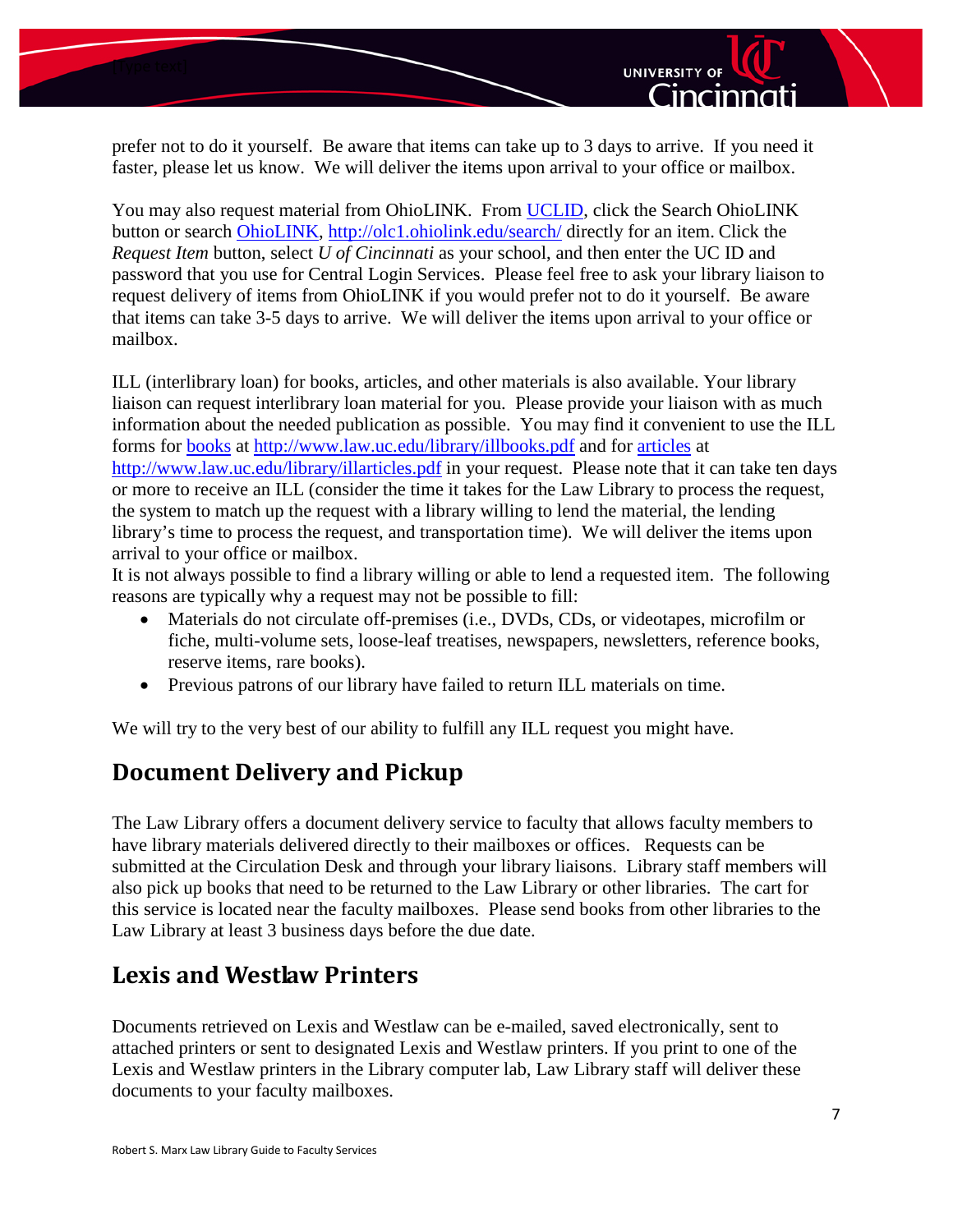



# <span id="page-7-0"></span>**Purchase Recommendations**

The Law Library welcomes faculty recommendations of books, periodicals and digital resources for addition to our collections. To recommend or request a specific publication, please contact your liaison or Lisa Britt-Wernke, Acquisitions Librarian. Lisa may be reached at (513) 556 0156 or [lisa.britt@uc.edu.](mailto:lisa.britt@uc.edu) The Technical Services staff will let you know when your order has been placed, and, if you wish, route the requested item to you after processing. Please let the person handling your request know if you need the requested publication by a specific date. If it is not possible to meet your deadline, she may ask if you would like the library to initiate an interlibrary loan request pending receipt of the requested publication.

## <span id="page-7-1"></span>**Current Awareness Services**

The Law Library can arrange for you to receive current awareness services tailored to your interests. If you are interested in any of these services, please contact your library liaison. Some of those services include, but are not limited to:

• **Faculty Law Conferences Updates** <http://lawconf.wordpress.com/>

This blog tracks calls for papers and conferences for faculty. You can browse by category or search the blog.

• **Law Library New Acquisitions**

This list is currently available on the [Law Library's Facebook page.](http://www.facebook.com/pages/Cincinnati-OH/University-of-Cincinnati-College-of-Law-Robert-S-Marx-Law-Library/60317853320?v=app_2395952879) You may request that items on this list be routed to you.

• **Berkeley Electronic Press (BePress):**

[http://law.bepress.com/repository/search\\_by\\_subject.html](http://law.bepress.com/repository/search_by_subject.html)

One of the services that BePress offers is to act as a repository for working papers and preprints. You can browse the repository by recent publications, popular papers, and peer reviewed articles, or by institutions or subjects. You can also search full-text or fields such as author, title, subject, and institution. You can set up notification alerts of new articles on particular subjects.

• **BNA E-Mail Alerts**

BNA provides over 100 different email alerts to law faculty and students in all subjects - US Law Week, antitrust, banking, bankruptcy, criminal, environmental, family law, international trade, labor, taxation, to name a few.

• **Contents Pages:** [http://tarlton.law.utexas.edu/tallons/content\\_search.html](http://tarlton.law.utexas.edu/tallons/content_search.html)

A free service from the University of Texas at Austin, Jamail Center for Legal Research, Tarlton Law Library. Over 750 legal journals, both inside and outside of the United States can be searched via keyword at this site. This site provides access to the journals' Table of Contents for the most recent three months.

• **Current Law Journal Content: an Index to Legal Periodicals:**  <http://lawlib.wlu.edu/cljc/>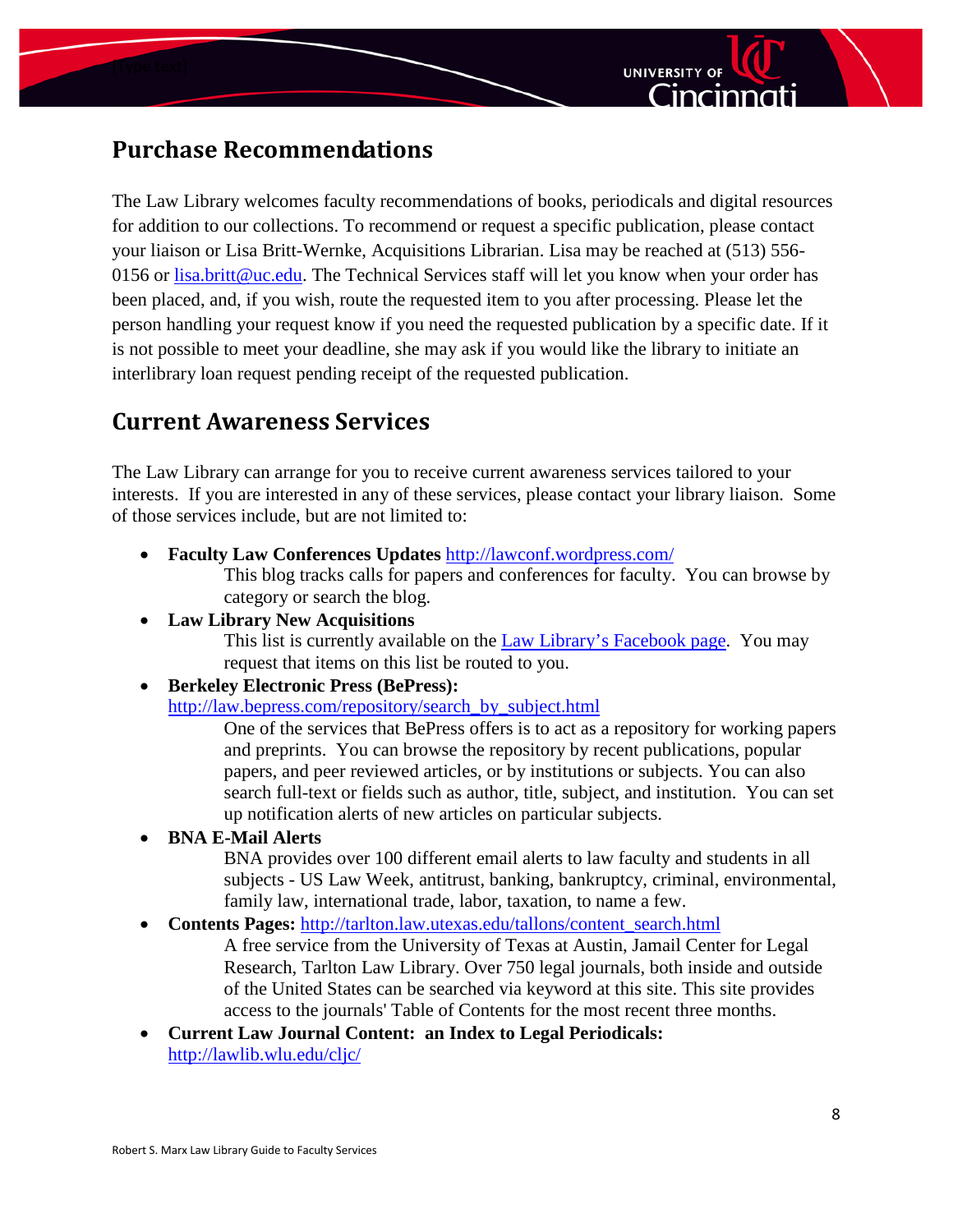



UNIVERSITY OF

Cincinna

• **InSITE:** <http://library2.lawschool.cornell.edu/insiteasp/default.asp>

InSite is a current awareness service of Cornell Law Library. InSITE highlights selected law-related World Wide Web sites in two ways: as an annotated publication issued electronically and in print; and as a keyword-searchable database.

• **New England Law Library Consortium (NELLCO) Legal Scholarship Repository Current Awareness:** [http://lsr.nellco.org/search\\_by\\_subject.html](http://lsr.nellco.org/search_by_subject.html)

Powered by BePress technology, this repository provides access for working papers, reports, lecture series, workshop presentations, and other scholarship created by faculty at NELLCO member schools. You can search or browse by author, discipline (subject), recent additions, or top downloads. You can set up notification alerts of new articles on particular subjects.

• **RSS Feeds for Blogs and/or News Sites**

The Law Library can assist you in setting up RSS feeds for particular blogs or news sites in which you are interested.

• **SSRN (Social Science Research Network)**

This service offers separate electronic journals with abstracts of working papers and articles on various legal topics. The Law Library will assist you in becoming a subscriber to the journals in your areas of interest.

#### • **LexisNexis Alert**

Automatic searches of Lexis-Nexis databases can be set to run according to your needs and interests. Results can be delivered to you electronically or in hard copy.

#### • **Westclip**

Automatic searches of Westlaw databases can be set up to run according to your needs and interests. Results can be delivered to you electronically or in hard copy.

#### • **SmartCILP**

This service selectively lists articles indexed in the Current Index to Legal Periodicals (CILP) according to your subject interests. The Law Library will submit a profile for you, listing the subject headings and/or the periodicals that you wish to track. Based on this profile, you will receive weekly e-mail updates listing the new articles that are of interest to you.

## <span id="page-8-0"></span>**Routing**

At the request of faculty, the Law Library routes serial items to faculty mailboxes. In order to be placed on the routing list for a serial, faculty should contact their liaison.

## <span id="page-8-1"></span>**Featured Electronic Resources**

The Law Library provides a broad range of electronic databases accessible through your office or home computer. In addition to the databases we subscribe to, you also have access to University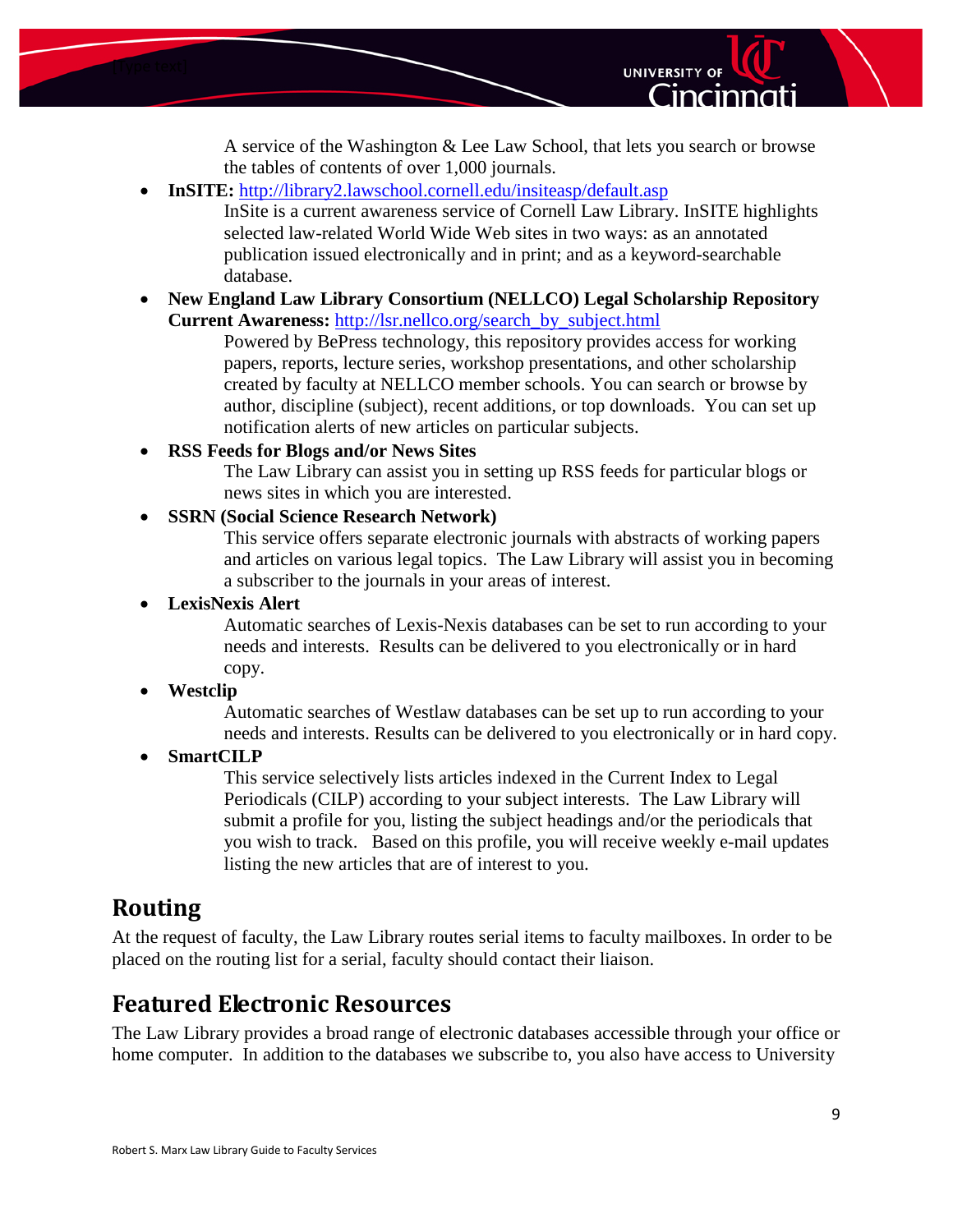



Home access may require authentication through an IP domain proxy server or a Virtual Private Network (VPN). To access databases remotely, open your browser and [log into the VPN](https://sslvpn.uc.edu/dana-na/auth/url_default/welcome.cgi) using your UC credentials. Once you have logged into the VPN, go to the database you want to search. For more information on VPN see [http://www.uc.edu/ucit/internet/offcampus.html.](http://www.uc.edu/ucit/internet/offcampus.html)

• **[BNA](http://proxy.libraries.uc.edu/login?url=http://www.bna.com/)**

The Law Library provides electronic access to some of the following BNA publications: ABA/BNA Lawyers' Manual on Professional Conduct, Antitrust & Trade Regulation Report, Criminal Law Reporter, Family Law Reporter, Labor and Employment Law Library, Securities Regulation & Law Report, U.S. Law Week.

**UNIVERSITY OF** 

Cincinnat

#### • **[CCH IntelliConnect](http://proxy.libraries.uc.edu/login?url=http://intelliconnect.cch.com/)**

CCH IntelliConnect contains both primary legal sources and analytical materials on antitrust, banking, intellectual property, employee benefits, labor and employment law, products liability, securities, trade, tax, food and drug law, healthcare compliance, etc.

#### • **[ProQuest Congressional](http://proxy.libraries.uc.edu/login?url=http://web.lexisnexis.com/congcomp/form/cong/s_pubadvanced.html?DateRestrictionControl=ALL)**

ProQuest Congressional (formerly LexisNexis Congressional) is a comprehensive online source for Congressional hearings, legislation, and history. It includes detailed information about Congress, including member biographies, committee assignments, voting records, financial data, and the full-text of regulatory and statutory resources.

#### • **[Hein Online](http://proxy.libraries.uc.edu/login?url=http://heinonline.org/)**

Through Hein Online, the Law Library provides full-text access to many U.S. as well as foreign and international law reviews and journals; the Federal Register; treaties and agreements; English Reports; Federal legislative history; and much more.

• **[JStore](http://proxy.libraries.uc.edu/login?url=http://www.jstor.org/)**

JSTOR is a non-profit digital archive of thousands of full-text scholarly journals. JSTOR primarily contains older content but has begun a new current scholarship initiative.

#### • **[The Making of Modern Law](http://proxy.libraries.uc.edu/login?url=http://galenet.galegroup.com/servlet/MOML;jsessionid=43CDB5CF02F173EB3532CC6DF2BEA49A?locID=ucinc_main)**

The Making of Modern Law features a fully searchable database of more than 21,000 Anglo-American legal works including casebooks, local practice manuals, form books, works for lay readers, pamphlets, letters, speeches and more from 1800 – 1926.

• **[Project Muse](http://proxy.libraries.uc.edu/login?url=http://muse.jhu.edu/journals/)**

Project Muse contains full-text access to scholarly social science and humanities journals.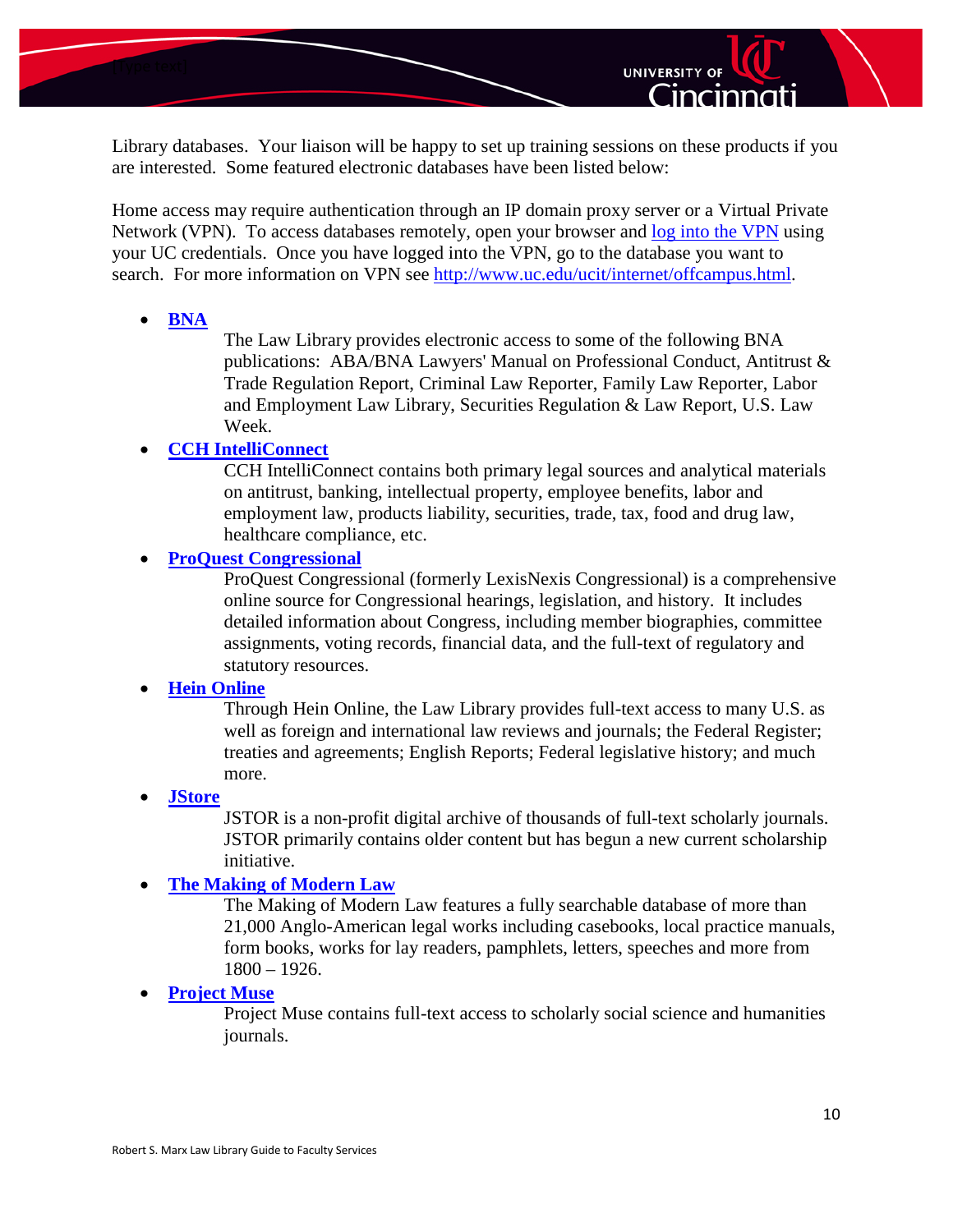



# <span id="page-10-0"></span>**SSRN & UC Law Scholarship Repository**

The Library helps to publicize and disseminate faculty scholarship by uploading works to [SSRN](http://www.ssrn.com/) and the [UC Law Scholarship Repository.](http://scholarship.law.uc.edu/) We encourage you to deposit your current and future works within these services. You can do so by sending your article to: [UCLawFacPubs@gmail.com](mailto:UCLawFacPubs@gmail.com)**.** Please tell us in your cover message whether you want to post the article to both SSRN and our repository.

If you anticipate that the article will be published, please also send a copy of your publication agreement. It is important that any publication agreement you execute retain the right to include the article in our repository. If you would like assistance with reviewing a proposed agreement, please contact Ken Hirsh, Director of the Law Library and Information Technology, 513-556- 0159, [ken.hirsh@uc.edu.](mailto:ken.hirsh@uc.edu)

In addition to your current work, the Library would like to add your past articles published in law journals to the [UC Law Scholarship Repository.](http://scholarship.law.uc.edu/) William S. Hein & Co. has given us permission to copy articles from their Hein Online service, which includes article images from nearly all American law school law reviews. To give us permission to deposit these past articles, simply email Ken Hirsh, [ken.hirsh@uc.edu](mailto:ken.hirsh@uc.edu) or Susan Boland, [susan.boland@uc.edu,](mailto:susan.boland@uc.edu) the following statement: "I grant permission to the University of Cincinnati College of Law to publish in its institutional repository all articles authored by me contained within the Hein Online service."

# <span id="page-10-1"></span>**Computer Services and Support**

The College of Law network provides access to a number of research and productivity tools on the desktop, including:

- UCLID, the online public access catalog;
- Westlaw and Lexis-Nexis databases;
- Web browser:
- Word processors (Word or WordPerfect);
- Spreadsheet (Excel) and presentation (PowerPoint) software;
- and Email services.

For more information about computer services, please contact John Hopkins, Associate Director for Information Technology. John may be reached at 556-0153 or [john.hopkins@uc.edu.](mailto:john.hopkins@uc.edu) In addition, other members of the IT Systems team are available to assist you with specific requests or needs.

When requesting computer assistance or service, it is helpful to those assisting you to have as much information as possible about your needs. If your problem or request is urgent or timesensitive, please let them know that as well. In case of a computer emergency, John Hopkins, Bill Kimbelton, or Alan Wheeler may be paged. To do so, please leave a message on the voice mail of the person you wish to page and follow any instructions you are given for paging them.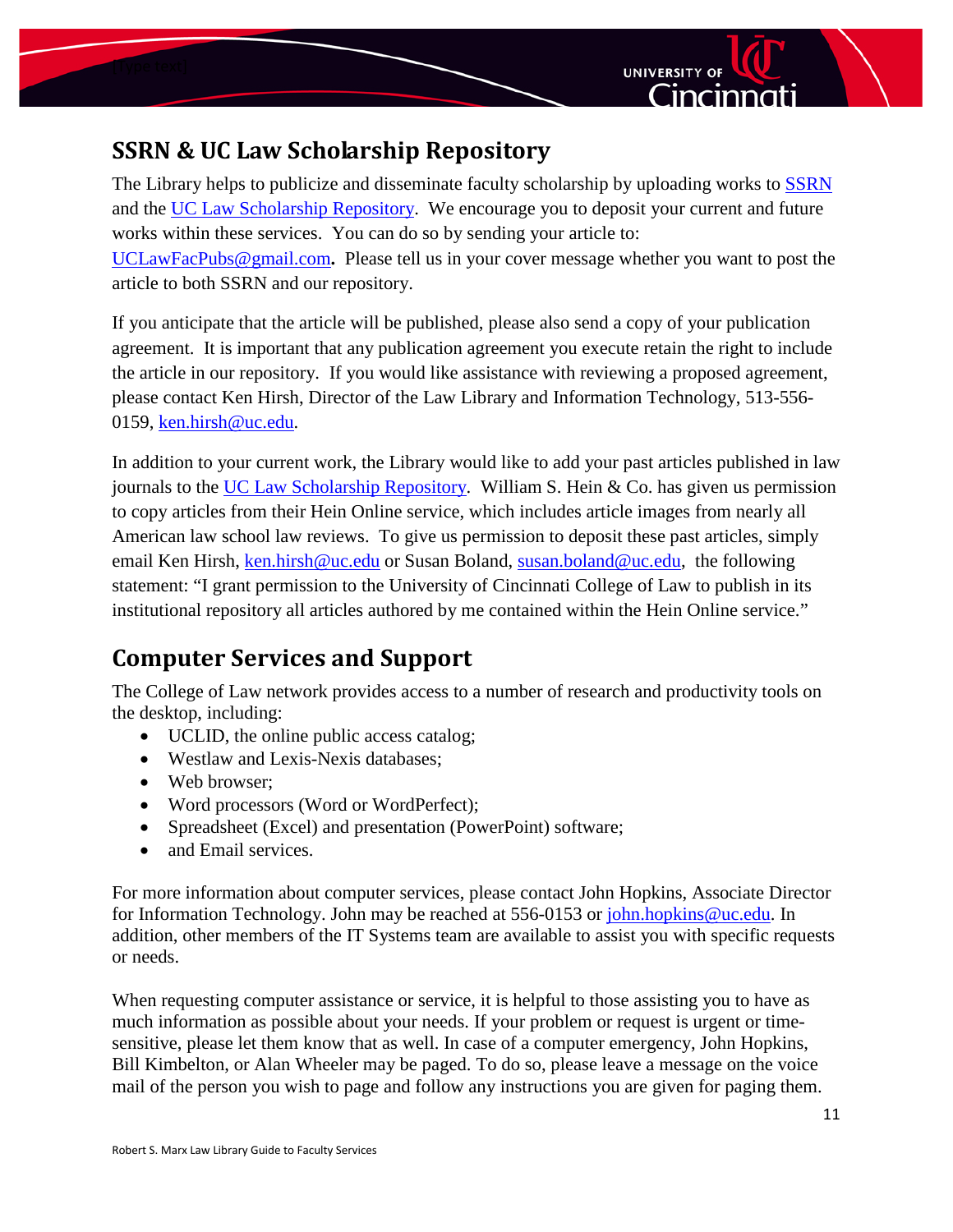



## <span id="page-11-0"></span>**Computer Hardware/Software**

Alan Wheeler 556-4419 [j.alan.wheeler@uc.edu](mailto:j.alan.wheeler@uc.edu)

#### <span id="page-11-1"></span>**Network Passwords/Questions**

Bill Kimbelton 556-0153 [william.kimbelton@uc.edu](mailto:william.kimbelton@uc.edu)

### <span id="page-11-2"></span>**Email Questions**

John Hopkins 556-0153 [john.hopkins@uc.edu](mailto:john.hopkins@uc.edu)

## <span id="page-11-3"></span>**Library Directory**

- **Boland, Susan**  Associate Director for Public and Research Services 513-556-4407 315 (office) [susan.boland@uc.edu](mailto:susan.boland@uc.edu)
- **Fleischer, Victoria**  Head of Access Services 513-556-1332 316A (office) [victoria.fleischer@uc.edu](mailto:victoria.fleischer@uc.edu)
- **Hart, Jim** Senior Reference Librarian 513-556-0160 310D (office) [james.hart@uc.edu](mailto:james.hart@uc.edu)
- **Hirsh, Kenneth J.** Director, Law Library & Information Technology Professor of Practice 513-556-0159 314B (office) [ken.hirsh@uc.edu](mailto:ken.hirsh@uc.edu)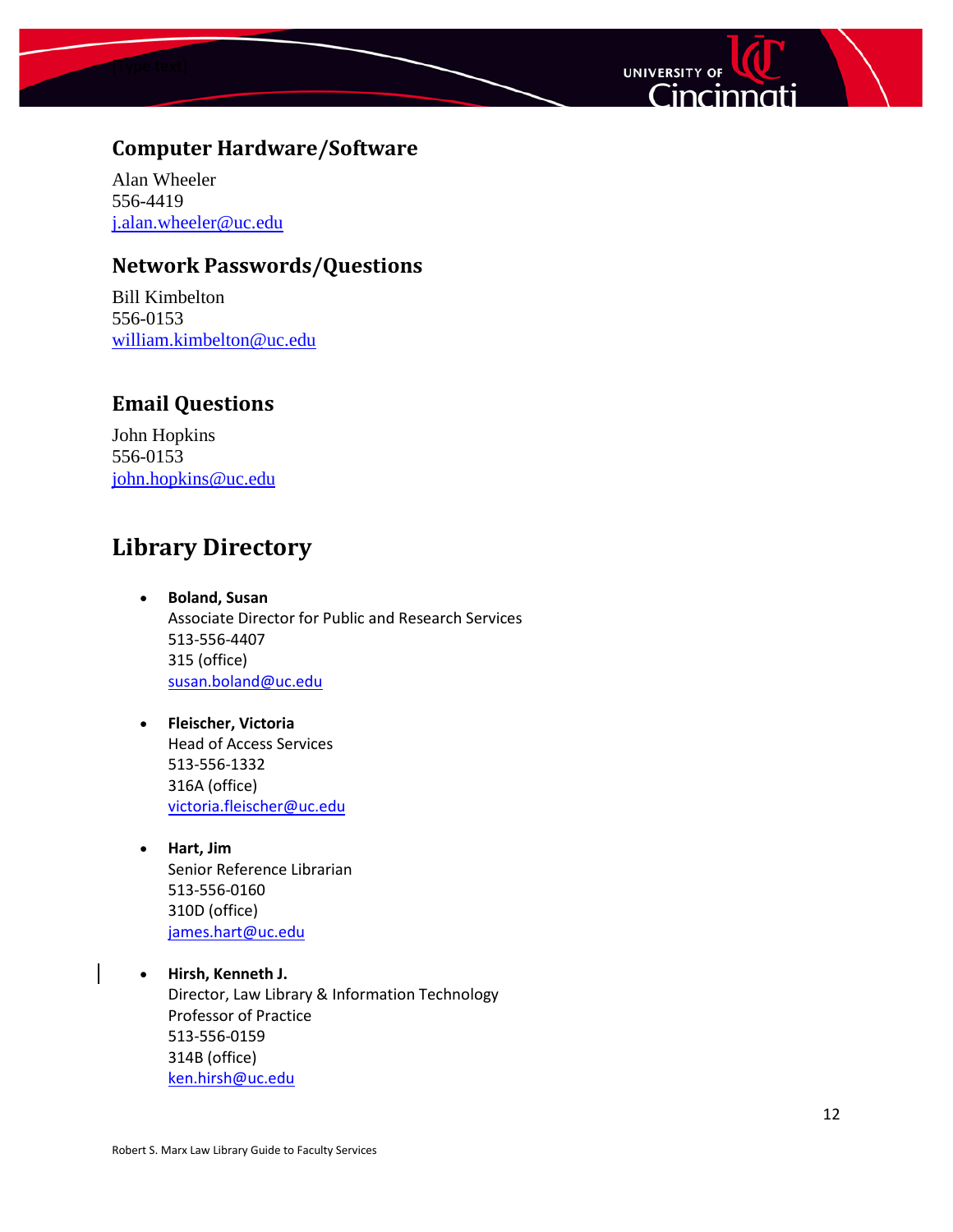



- **Hopkins, John** Associate Director for Information Technology 513-556-0153 314A (office) [john.hopkins@uc.edu](mailto:john.hopkins@uc.edu)
- **Jones, Ron** Electronic Resources & Services Librarian 513-556-0158 314C (office) [ronald.jones@uc.edu](mailto:ronald.jones@uc.edu)
- **Kemen, Shannon** Reference Librarian 513-556-6407 310F (office) [shannon.kemen@uc.edu](mailto:shannon.kemen@uc.edu)
- **Kimbelton, William** Systems Administrator 513-556-0430 2M30B (office) [william.kimbelton@uc.edu](mailto:william.kimbelton@uc.edu)
- **Mims, Michael** A/V and Multimedia Support 513-556-0161 210C (office) [michael.mimms@uc.edu](mailto:michael.mimms@uc.edu) **AV support requests:** [law\\_av\\_supt@ucmail.uc.edu](mailto:law_av_supt@ucmail.uc.edu)
- **Sadeghi Pari, Akram** Cataloging Librarian 513-556-0154 310B (office) [sadegha@ucmail.uc.edu](mailto:sadegha@ucmail.uc.edu)
- **Wernke, Lisa** Acquisitions Librarian 513-556-0156 310A (office) [lisa.britt@uc.edu](mailto:lisa.britt@uc.edu)
- **Wheeler, Alan** Computer Support Specialist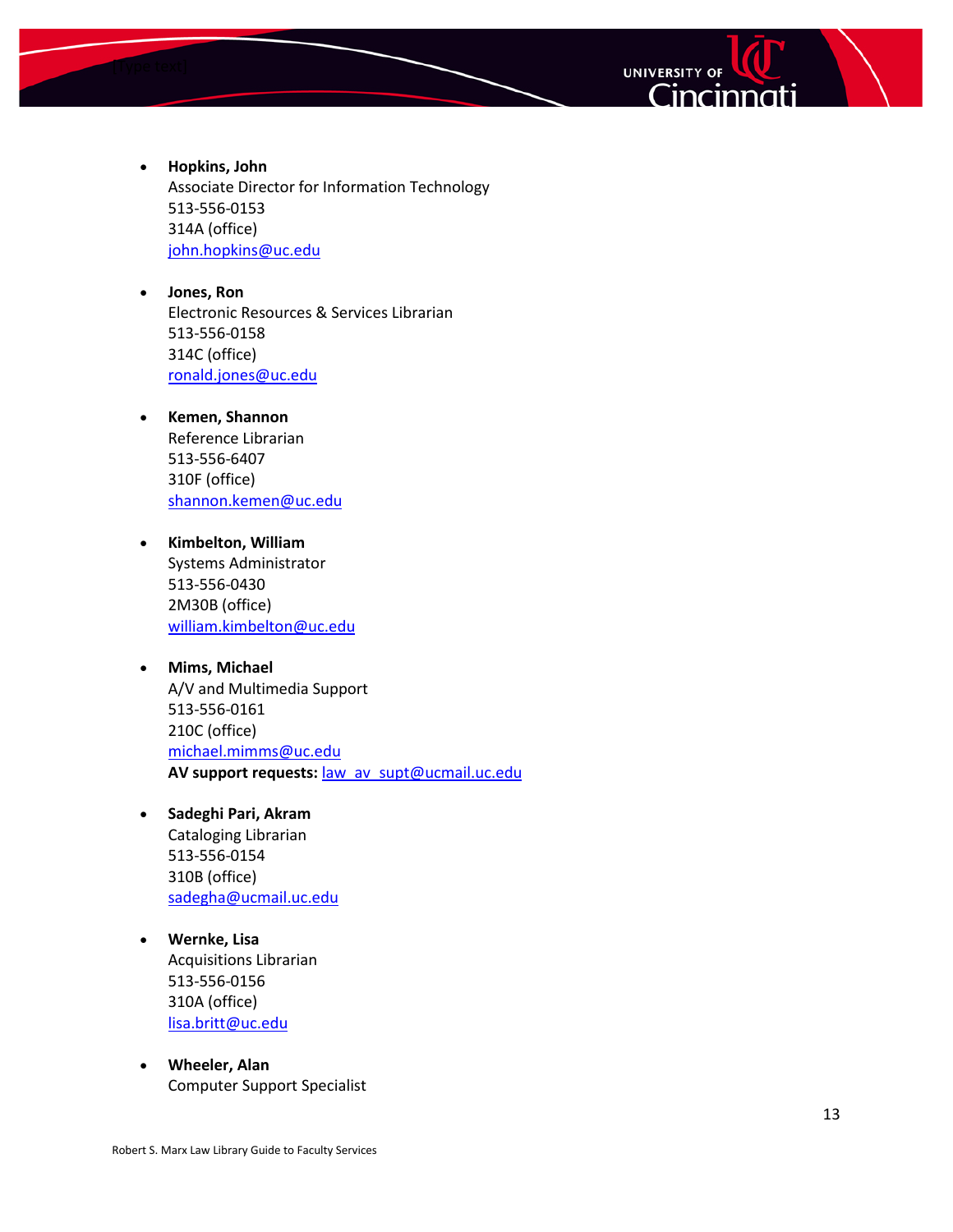



513-556-4419 2M30C (office) [j.alan.wheeler@uc.edu](mailto:j.alan.wheeler@uc.edu)

#### • **Wiseman, Rhonda** Technical Services Library Specialist 513-556-0165 310E (office) [rhonda.wiseman@uc.edu](mailto:rhonda.wiseman@uc.edu)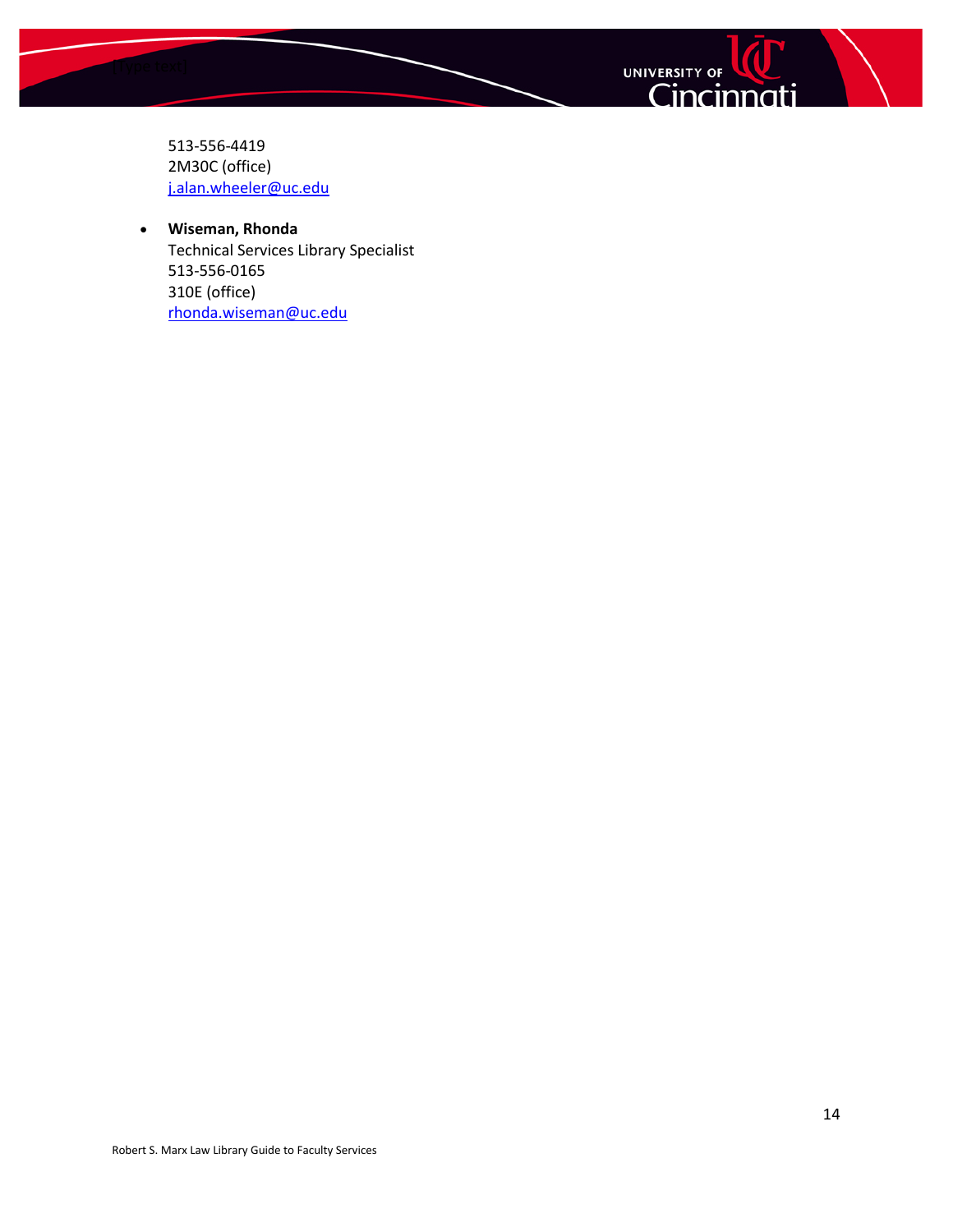

# <span id="page-14-0"></span>**Law Library Maps**

## <span id="page-14-1"></span>*Robert S. Marx Law Library 1st Floor*

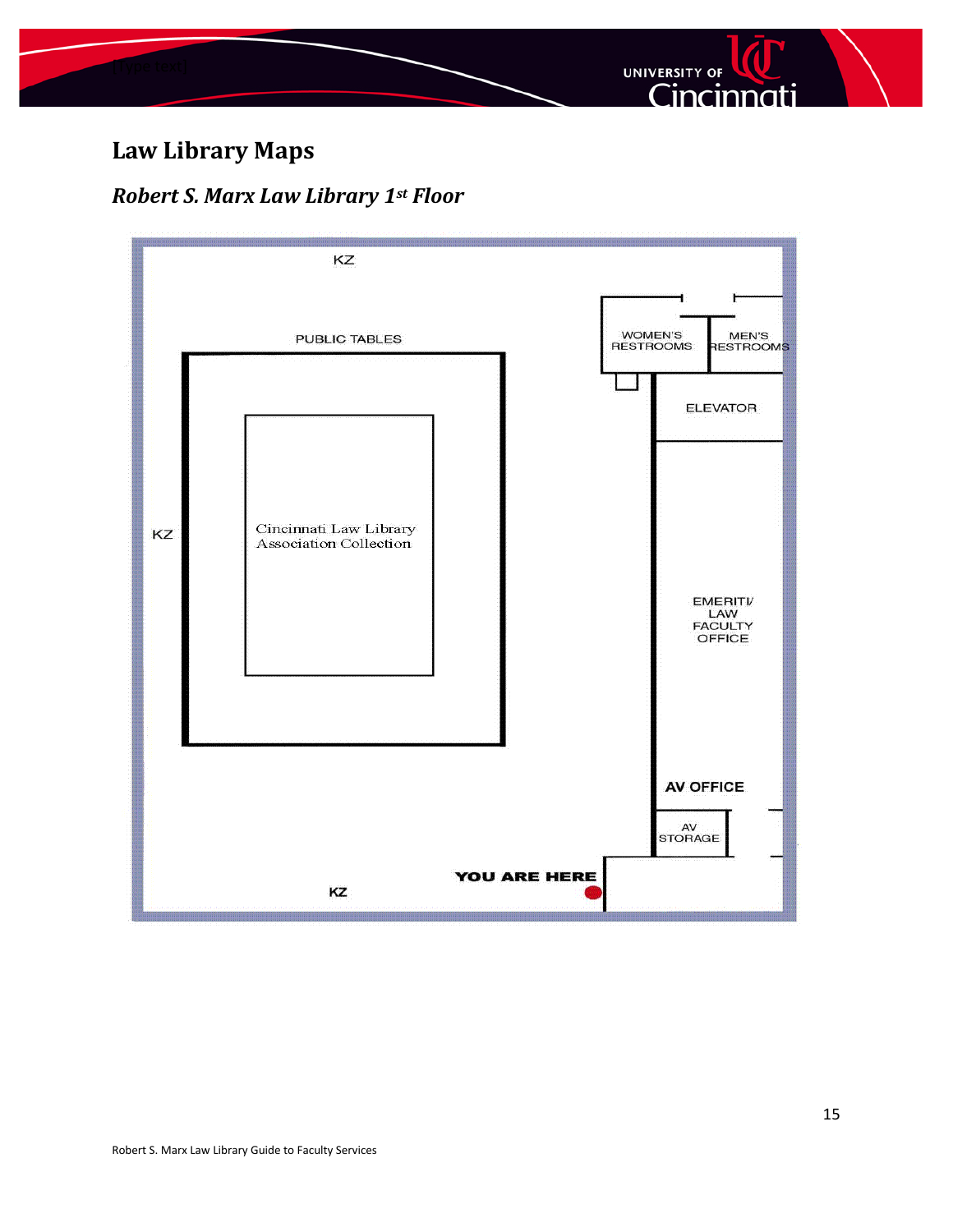

*Robert S. Marx Law Library 2nd Floor*

<span id="page-15-0"></span>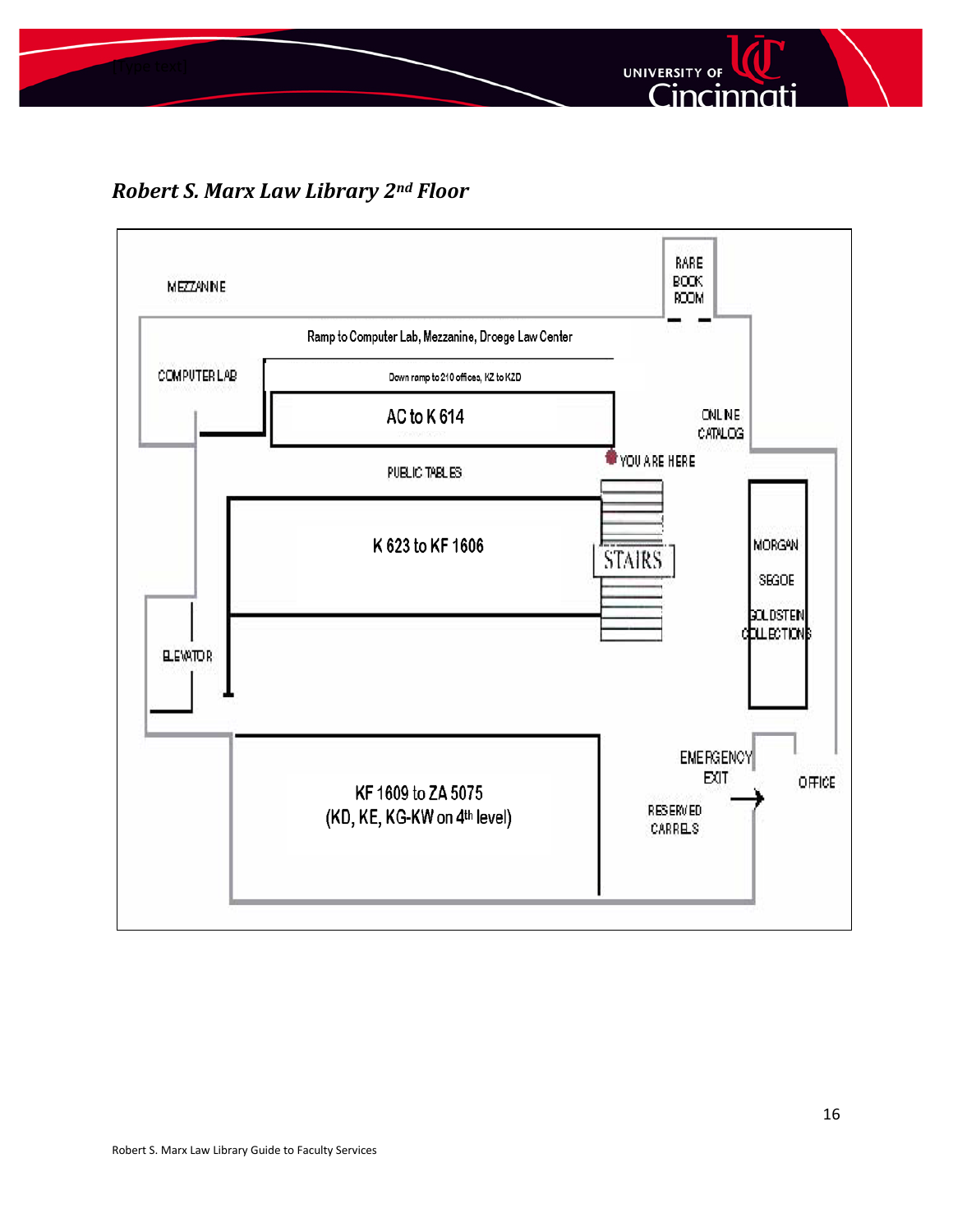

*Robert S. Marx Law Library 3rd Floor*

<span id="page-16-0"></span>